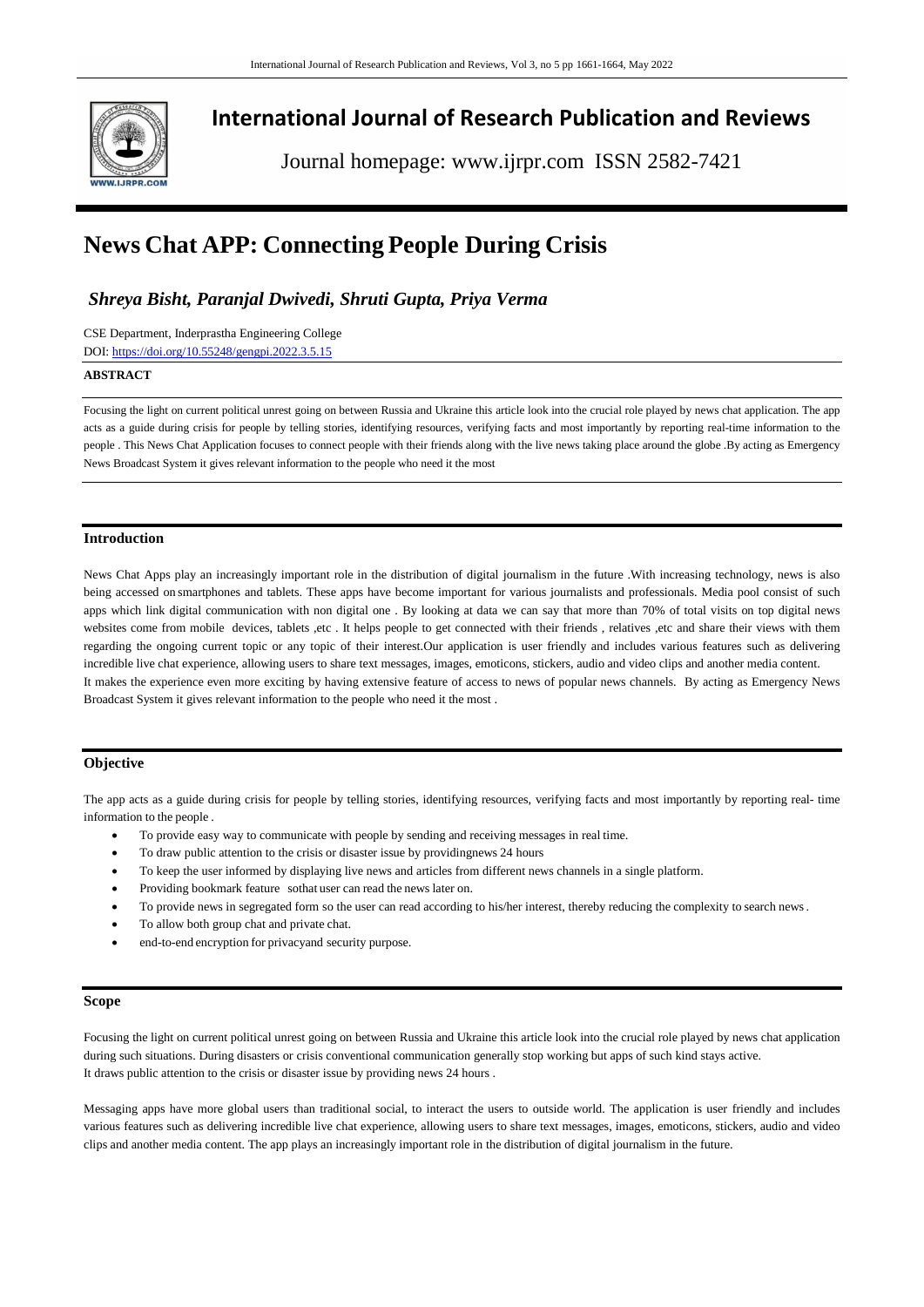#### **Requirements**

Software Requirements: Languages Used: Java, XMLAlgorithms: AES Algorithm Database: Firebase Processor: Intel® Core™ i5-1035G1 CPU @1.00GHz 1.19 GHz Ram:8 GB

## **Proposed Architecture**



Figure 1- Working Modules

#### **Methodology**

This application comprises of two servers, User Chatting Server and User News Server and it allows user to connect with two servers in single device at same time.Java, XML,AES Algorithm, firebase ,etc were used for analysis ,development, design and validation .Keeping in mind the the major point that during disasters or crisis conventional communication generally stop working but apps of such kind stays active. So this application By acting as Emergency News Broadcast System gives relevantinformation to the people who need it the most

### **Participants**

A survey was conducted of 35 people (both male and female) in the college having age between  $20 - 50$ . The result came out to be in favour of people who preferred using mobile application for reading news rather than going with traditional way . People found news appmore user friendly.

• Analysis

In this phase the analysis of present share text messages, images, emoticons,stickers, audio and video clips, documents and another media content.

## **4)Result and verification**

Some people used this application and theyfound it very user friendly and an easy source of information . they were getting system and required system was made

.questionaire was given to people to understand the need of people what additional changes they want in the application in order to make it user friendly .they were asked whether they prefer readingnews through newspaper , or through random malicious pop ups or through verified application.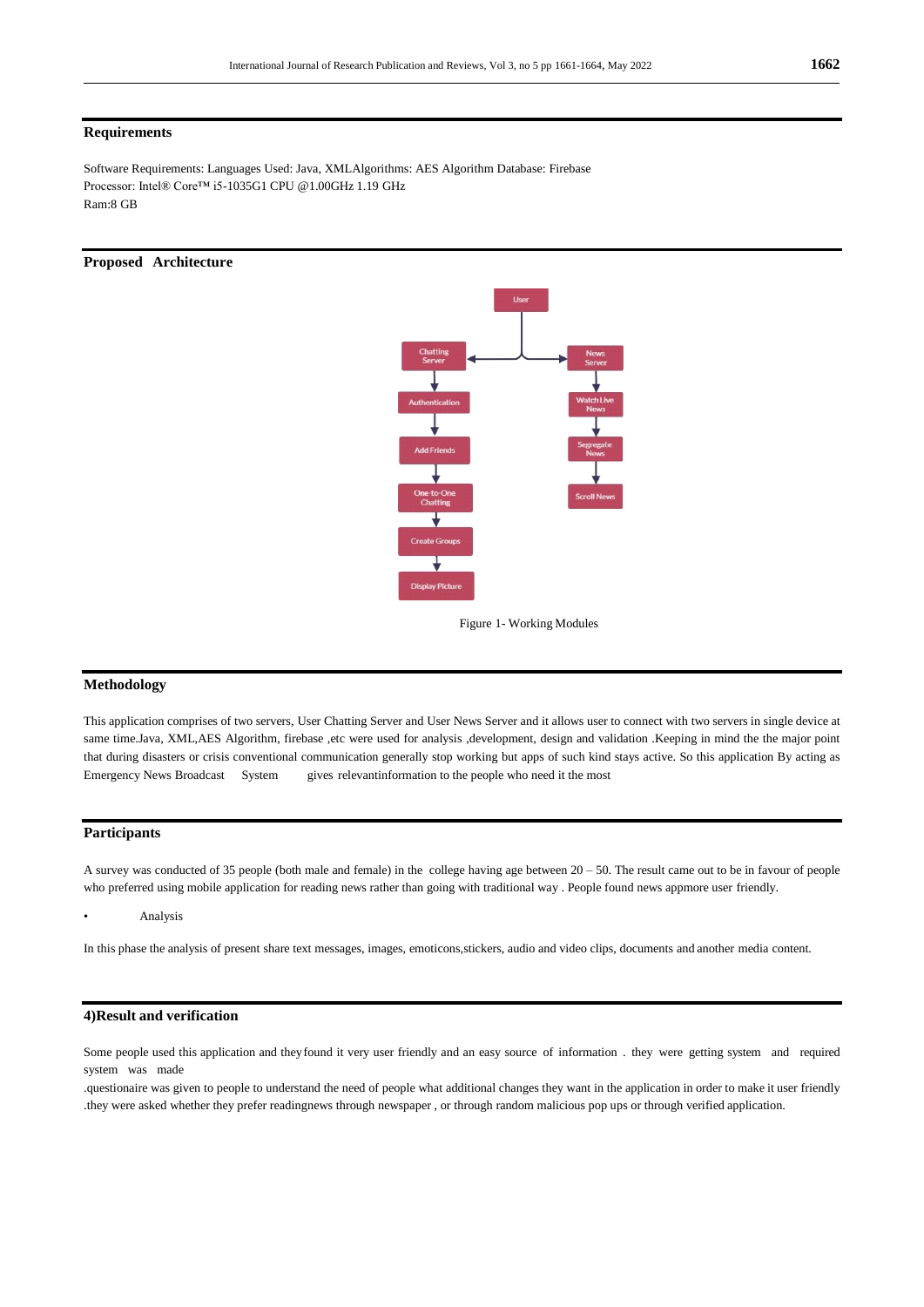|           | 1 aprel 1 t questionnan e anarysis |                |                |                |          |          |  |
|-----------|------------------------------------|----------------|----------------|----------------|----------|----------|--|
|           |                                    | Q1             | Q <sub>2</sub> | Q <sub>3</sub> | Q4       | Q5       |  |
| N         | Valid                              | 35             | 35             | 35             | 35       | 35       |  |
|           | Missing                            | $\overline{0}$ | $\theta$       | 0              | $\theta$ | $\theta$ |  |
| Mean      | 1.8                                | 2              | 2              | 1.7            | 1.6      | 1.6      |  |
| Median    | 2                                  | $\overline{c}$ | 2              | 2              | 1        | 1        |  |
| Std.      | 1.6                                | 1              | 2              | 0.6            | 0.8      | 0.8      |  |
| Deviation |                                    |                |                |                |          |          |  |
| Variance  | 1.1                                | 1              | 3              | 0.4            | 0.6      | 0.6      |  |
| Range     | 3                                  | 3              | 2              | 2              | 3        | 3        |  |
| Minimum   | 1                                  | 1              | 1              | 1              | 1        | 1        |  |
| Maximum   | 4                                  | 4              | 2              | 3              | 4        | 4        |  |
|           |                                    |                |                |                |          |          |  |

#### **Table2 Pre questionnaire analysis**

## **Design and Deployment**

Through survey we come to know necessity of the app. The application created was user friendly and without any complexity . This application comprises of two servers, UserChatting Server and User News Server and it allows user to connect with two servers in single device at same time. The application is user friendly and includes various features such as delivering incredible live chat experience, helping users by allowing them to updated about Ukraine Russia crisis and the the information which people were getting was verified . Through this app one can access the news easily from various national and international news channels .



Fig 3. Segregated News



Fig 4. Navigation bar